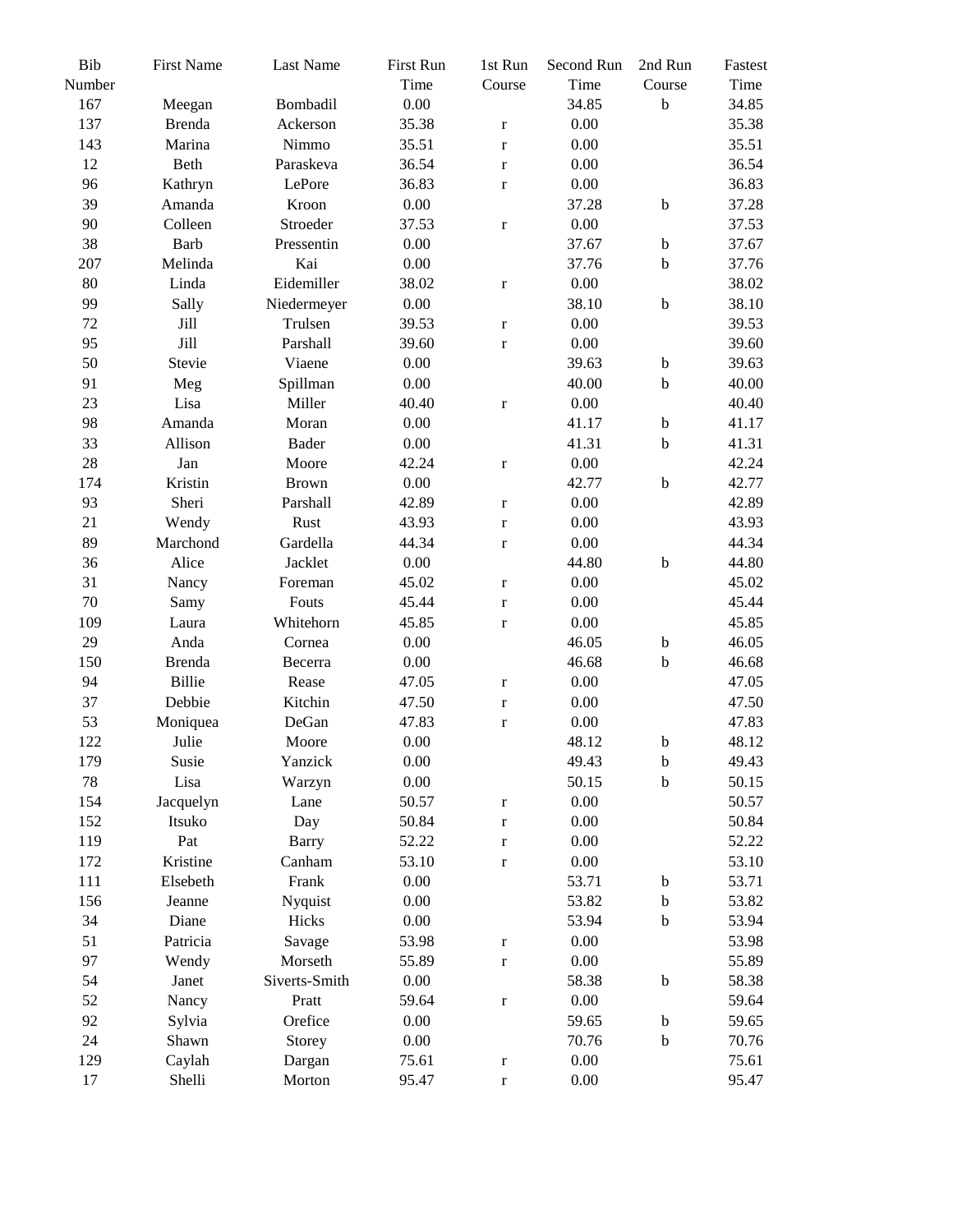| Bib<br>Number | <b>First Name</b>   | Last Name     | First Run<br>Time | 1st Run<br>Course | Second Run<br>Time | 2nd Run<br>Course | Fastest<br>Time |
|---------------|---------------------|---------------|-------------------|-------------------|--------------------|-------------------|-----------------|
| 134           | Jay                 | Pollock       | 31.85             | $\mathbf r$       | $0.00\,$           |                   | 31.85           |
| 144           | Gunther             | Bergner       | 0.00              |                   | 32.08              | $\mathbf b$       | 32.08           |
| 79            |                     |               |                   |                   |                    |                   | 32.09           |
|               | Paul                | Soper         | 0.00              |                   | 32.09              | $\mathbf b$       |                 |
| 130           | Geoff               | Mihalko       | 0.00              |                   | 32.13              | $\mathbf b$       | 32.13           |
| 60            | Dale                | Parshall      | 32.25             | $\mathbf r$       | $0.00\,$           |                   | 32.25           |
| 66            | Peter               | Dodd          | 0.00              |                   | 32.32              | $\mathbf b$       | 32.32           |
| 158           | Ken                 | Park          | 0.00              |                   | 32.72              | $\mathbf b$       | 32.72           |
| 182           | Kevin               | Chapman       | 32.79             | $\mathbf r$       | $0.00\,$           |                   | 32.79           |
| $10\,$        | Chris               | Wiley         | 0.00              |                   | 33.26              | $\bf b$           | 33.26           |
| 192           | Greg                | Dilger        | 33.36             | $\mathbf r$       | $0.00\,$           |                   | 33.36           |
| 102           | Ward                | Jagels        | 33.50             | $\mathbf r$       | 0.00               |                   | 33.50           |
| 69            | Bob                 | Lawrence      | 33.70             | $\mathbf r$       | 0.00               |                   | 33.70           |
| 180           | Ben                 | McKinley      | 33.83             | $\mathbf r$       | $0.00\,$           |                   | 33.83           |
| 100           | Alan                | Bean          | 0.00              |                   | 34.20              | $\mathbf b$       | 34.20           |
| 190           | Dave                | Pritchard     | 0.00              |                   | 34.47              | $\mathbf b$       | 34.47           |
| 140           | Ryan                | Rooper        | 34.52             | $\mathbf r$       | $0.00\,$           |                   | 34.52           |
| 87            | Tom                 | Scott         | 0.00              |                   | 34.99              | $\mathbf b$       | 34.99           |
| 64            | <b>Bruce</b>        | Parshall      | 35.15             | $\mathbf r$       | $0.00\,$           |                   | 35.15           |
| 136           | Vladimir            | Didenko       | 0.00              |                   | 35.46              | $\bf b$           | 35.46           |
| 160           | Garth               | Eliason       | 35.57             | $\mathbf r$       | 0.00               |                   | 35.57           |
| 142           | Mark                | Conan         | 35.65             | $\mathbf r$       | $0.00\,$           |                   | 35.65           |
| 177           | Calvin              | Rasmussen     | 36.18             | $\mathbf r$       | 0.00               |                   | 36.18           |
| $11\,$        | Farzin              | Ghezel        | 36.24             | $\mathbf r$       | $0.00\,$           |                   | 36.24           |
| 15            | Morten              | Kvinge        | 0.00              |                   | 36.42              | $\mathbf b$       | 36.42           |
| 86            | Michael             | Slauson       | 36.48             | $\mathbf r$       | $0.00\,$           |                   | 36.48           |
| 67            | Jack                | Walker        | 36.67             | $\mathbf r$       | 0.00               |                   | 36.67           |
| 22            | Joe                 | Nelson        | 36.80             | $\mathbf r$       | $0.00\,$           |                   | 36.80           |
| 115           | Bob                 | Long          | 0.00              |                   | 37.29              | $\mathbf b$       | 37.29           |
| 62            | John                | Orefice       | 0.00              |                   | 37.38              | $\mathbf b$       | 37.38           |
| 42            | Alan                | Polaski       | 37.41             | $\mathbf r$       | $0.00\,$           |                   | 37.41           |
| $20\,$        | $\operatorname{Ed}$ | Carman        | 0.00              |                   | 38.01              | $\mathbf b$       | 38.01           |
| 19            | Frank               | Hadella       | 38.06             | $\mathbf r$       | 0.00               |                   | 38.06           |
| 139           | Jeff                | Dulcich       | 38.47             | $\bf r$           | 0.00               |                   | 38.47           |
| 145           | Steve               | Claussen      | 38.53             | $\bf r$           | $0.00\,$           |                   | 38.53           |
| 65            | Tracy               | Livingston    | 0.00              |                   | 38.54              | $\bf b$           | 38.54           |
| 151           |                     | Becerra       | 38.94             |                   | 0.00               |                   | 38.94           |
| 68            | Terry<br>Terry      | Walter        | 39.08             | $\mathbf r$       | 0.00               |                   | 39.08           |
| 48            | David               |               | 39.17             | $\mathbf r$       | $0.00\,$           |                   | 39.17           |
|               |                     | Papworth      | 0.00              | $\mathbf r$       | 39.29              |                   |                 |
| 73            | David               | Larson        |                   |                   |                    | $\mathbf b$       | 39.29           |
| 58            | <b>Bruce</b>        | Kuper         | 39.50             | $\mathbf r$       | 0.00               |                   | 39.50           |
| 88            | <b>Brice</b>        | Beck          | 39.50             | $\mathbf r$       | $0.00\,$           |                   | 39.50           |
| 47            | John                | <b>Barton</b> | 0.00              |                   | 39.52              | $\mathbf b$       | 39.52           |
| 146           | Daniel              | Lane          | 39.95             | $\bf r$           | $0.00\,$           |                   | 39.95           |
| 63            | Gordon              | Lusk          | 40.12             | $\mathbf r$       | 0.00               |                   | 40.12           |
| 71            | Keith               | Appleman      | 40.31             | $\mathbf r$       | $0.00\,$           |                   | 40.31           |
| 173           | Raj                 | Savara        | 0.00              |                   | 40.49              | $\mathbf b$       | 40.49           |
| 101           | Allan               | Paraskeva     | 0.00              |                   | 40.61              | $\mathbf b$       | 40.61           |
| 120           | Phil                | Mant          | 0.00              |                   | 41.21              | $\mathbf b$       | 41.21           |
| 85            | <b>Bryan</b>        | Gyllen        | 41.40             | $\mathbf r$       | $0.00\,$           |                   | 41.40           |
| 61            | Robert              | <b>Brown</b>  | 41.54             | $\mathbf r$       | 0.00               |                   | 41.54           |
| 43            | <b>Brandon</b>      | Antoni        | 0.00              |                   | 41.72              | $\mathbf b$       | 41.72           |
| 25            | Paul                | Tidball       | 41.82             | $\mathbf r$       | 0.00               |                   | 41.82           |
| 16            | Matt                | Thompson      | 0.00              |                   | 42.25              | $\mathbf b$       | 42.25           |
| $27\,$        | Ted                 | Stagnone      | 0.00              |                   | 42.53              | $\mathbf b$       | 42.53           |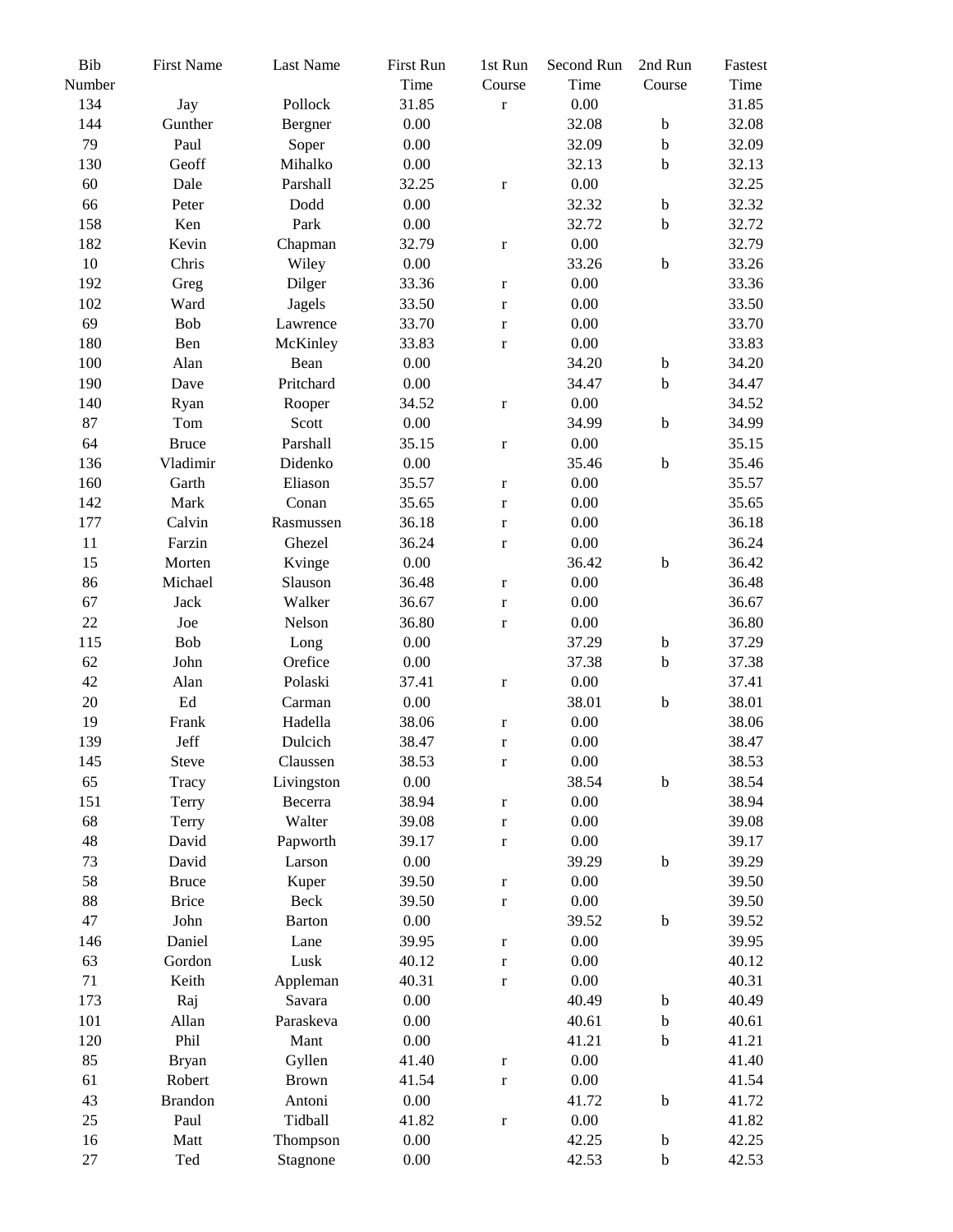| 56         | Dave                | Cronauer            | 0.00           |                        | 42.88        | $\rm b$                   | 42.88                       |
|------------|---------------------|---------------------|----------------|------------------------|--------------|---------------------------|-----------------------------|
| 41         | Mark                | Friedman            | 0.00           |                        | 42.92        | b                         | 42.92                       |
| 110        | Lonny               | Schiller            | 43.12          | $\mathbf r$            | $0.00\,$     |                           | 43.12                       |
| 104        | Gary                | Stevenson           | 0.00           |                        | 43.20        | b                         | 43.20                       |
| 81         | Jeff                | Guss                | 0.00           |                        | 43.34        | $\mathbf b$               | 43.34                       |
| 57         | Kay                 | Kinyon              | 0.00           |                        | 43.87        | $\mathbf b$               | 43.87                       |
| 18         | Armin               | Dahms               | 0.00           |                        | 43.88        | $\mathbf b$               | 43.88                       |
| 13         | Conrad              | Foord               | 43.95          | $\bf r$                | 0.00         |                           | 43.95                       |
| 124        | Scott               | Andersen            | 0.00           |                        | 44.40        | $\rm b$                   | 44.40                       |
| 106        | David               | Schor               | 0.00           |                        | 44.78        | $\mathbf b$               | 44.78                       |
| 83         | Shawn               | Miller              | 0.00           |                        | 45.06        | $\mathbf b$               | 45.06                       |
| 170        | Scott               | Stepan              | 45.59          | $\bf r$                | 0.00         |                           | 45.59                       |
| 45         | Duncan              | Kitchin             | 0.00           |                        | 45.77        | $\mathbf b$               | 45.77                       |
| 75         | Robert              | Hingst              | 46.57          | $\mathbf r$            | $0.00\,$     |                           | 46.57                       |
| 82         | Jay                 | Azevedo             | 0.00           |                        | <b>DNF</b>   | $\mathbf b$               | <b>DNF</b>                  |
| 131        | Gary                | Gunderson           | 0.00           |                        | <b>DNF</b>   | $\mathbf b$               | $\ensuremath{\mathsf{DNF}}$ |
| 134        | Jay                 | Pollock             | 31.85          | $\mathbf r$            | 0.00         |                           | 31.85                       |
| 144        | Gunther             | Bergner             | 0.00           |                        | 32.08        | $\mathbf b$               | 32.08                       |
| 79         | Paul                | Soper               | 0.00           |                        | 32.09        | $\mathbf b$               | 32.09                       |
| 130        | Geoff               | Mihalko             | 0.00           |                        | 32.13        | $\mathbf b$               | 32.13                       |
| 60         | Dale                | Parshall            | 32.25          | $\mathbf r$            | 0.00         |                           | 32.25                       |
| 66         | Peter               | Dodd                | 0.00           |                        | 32.32        | $\mathbf b$               | 32.32                       |
| 158        | Ken                 | Park                | 0.00           |                        | 32.72        | $\mathbf b$               | 32.72                       |
| 182        | Kevin               | Chapman             | 32.79          | $\mathbf r$            | 0.00         |                           | 32.79                       |
| 10         | Chris               | Wiley               | 0.00           |                        | 33.26        | $\bf b$                   | 33.26                       |
| 192        | Greg                | Dilger              | 33.36          |                        | 0.00         |                           | 33.36                       |
| 102        | Ward                | Jagels              | 33.50          | $\bf r$<br>$\mathbf r$ | 0.00         |                           | 33.50                       |
| 69         | Bob                 | Lawrence            | 33.70          |                        | 0.00         |                           | 33.70                       |
| 180        | Ben                 | McKinley            | 33.83          | $\bf r$                | 0.00         |                           | 33.83                       |
| 100        | Alan                | Bean                | 0.00           | $\mathbf r$            | 34.20        | $\mathbf b$               | 34.20                       |
| 190        | Dave                | Pritchard           | 0.00           |                        | 34.47        | $\mathbf b$               | 34.47                       |
| 140        |                     |                     | 34.52          |                        | 0.00         |                           | 34.52                       |
| 87         | Ryan<br>Tom         | Rooper<br>Scott     | 0.00           | $\bf r$                | 34.99        | $\rm b$                   | 34.99                       |
| 64         | <b>Bruce</b>        | Parshall            | 35.15          |                        | 0.00         |                           | 35.15                       |
| 136        | Vladimir            | Didenko             | 0.00           | $\mathbf r$            | 35.46        | b                         | 35.46                       |
|            |                     |                     |                |                        |              |                           |                             |
| 160        | Garth               | Eliason<br>Conan    | 35.57          | $\mathbf r$            | 0.00         |                           | 35.57                       |
| 142<br>177 | Mark                |                     | 35.65          | r                      | 0.00<br>0.00 |                           | 35.65                       |
| 11         | Calvin              | Rasmussen<br>Ghezel | 36.18<br>36.24 | $\mathbf r$            | 0.00         |                           | 36.18<br>36.24              |
| 15         | Farzin              |                     | 0.00           | r                      | 36.42        | $\boldsymbol{\mathrm{b}}$ |                             |
|            | Morten              | Kvinge<br>Slauson   |                |                        |              |                           | 36.42                       |
| 86<br>67   | Michael             | Walker              | 36.48          | $\bf r$                | 0.00<br>0.00 |                           | 36.48                       |
| $22\,$     | Jack                |                     | 36.67<br>36.80 | $\mathbf r$            |              |                           | 36.67                       |
|            | $\rm Joe$           | Nelson              |                | $\mathbf r$            | $0.00\,$     | $\rm b$                   | 36.80                       |
| 115        | Bob                 | Long                | $0.00\,$       |                        | 37.29        |                           | 37.29                       |
| 62         | John                | Orefice             | 0.00           |                        | 37.38        | b                         | 37.38                       |
| 42         | Alan                | Polaski             | 37.41          | $\bf r$                | 0.00         |                           | 37.41                       |
| $20\,$     | $\operatorname{Ed}$ | Carman              | 0.00           |                        | 38.01        | $\mathbf b$               | 38.01                       |
| 19         | Frank               | Hadella             | 38.06          | r                      | 0.00         |                           | 38.06                       |
| 139        | Jeff                | Dulcich             | 38.47          | $\mathbf r$            | 0.00         |                           | 38.47                       |
| 145        | Steve               | Claussen            | 38.53          | $\mathbf r$            | 0.00         |                           | 38.53                       |
| 65         | Tracy               | Livingston          | $0.00\,$       |                        | 38.54        | $\mathbf b$               | 38.54                       |
| 151        | Terry               | Becerra             | 38.94          | $\mathbf r$            | $0.00\,$     |                           | 38.94                       |
| 68         | Terry               | Walter              | 39.08          | r                      | 0.00         |                           | 39.08                       |
| 48         | David               | Papworth            | 39.17          | r                      | 0.00         |                           | 39.17                       |
| 73         | David               | Larson              | $0.00\,$       |                        | 39.29        | $\mathbf b$               | 39.29                       |
| 58         | <b>Bruce</b>        | Kuper               | 39.50          | $\mathbf r$            | 0.00         |                           | 39.50                       |